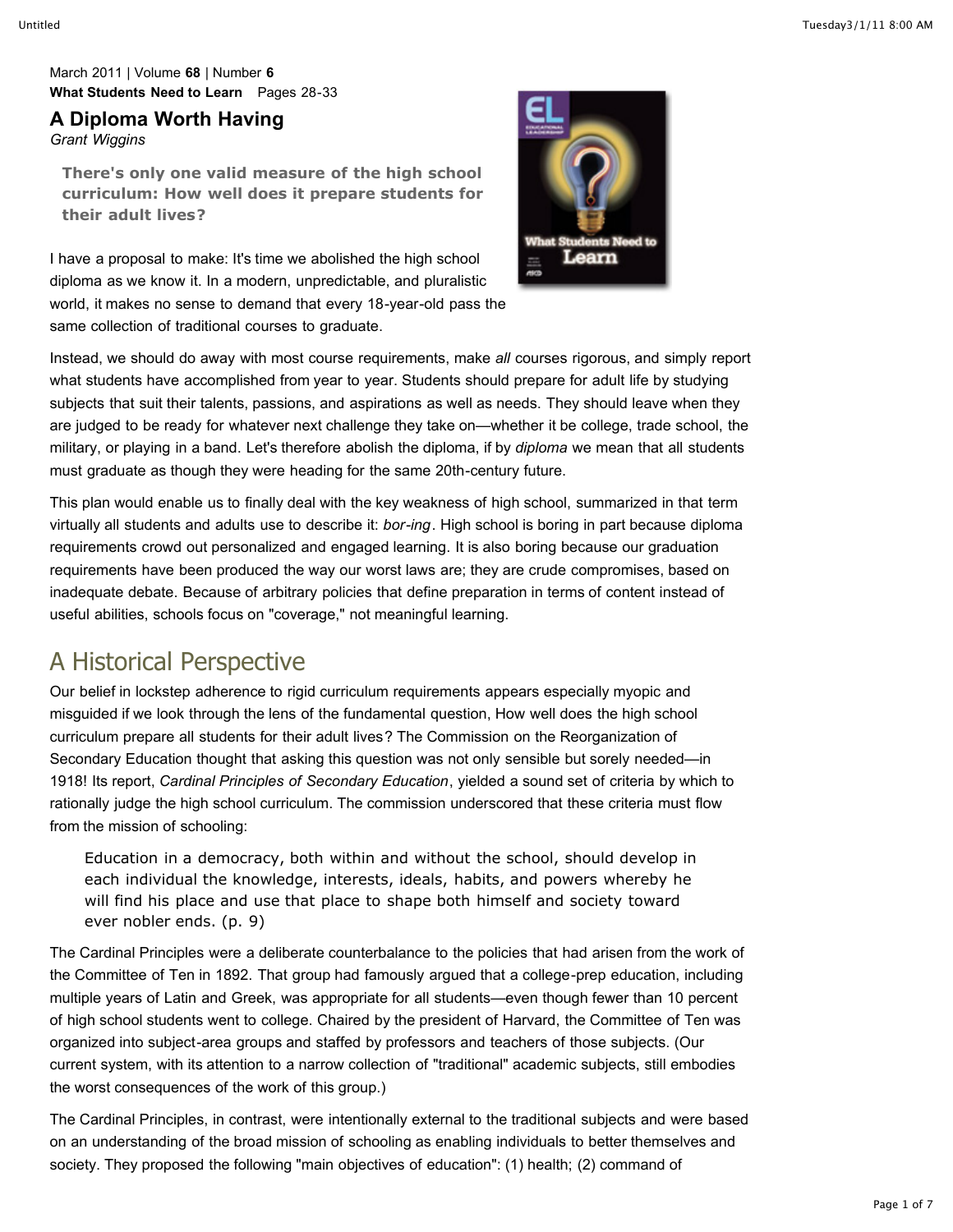fundamental processes (reading, writing, arithmetical computations, and the elements of oral and written expression); (3) worthy home membership; (4) vocation; (5) citizenship; (6) worthy use of leisure; and (7) ethical character.

It's a bit startling to see health first in the list, ahead of "readin', writin', and 'rithmetic," isn't it? But that shock is also a helpful reminder of how much schools have lost their way. What could be more important in moving into adulthood than learning how to lead a healthy life, in the broadest sense?

This idea actually has much older roots. Herbert Spencer arguably wrote the first modern critique of outof-touch college-prep education in his famous essay, "What Knowledge Is of Most Worth?" Spencer (1861) asserts that school exists to help us answer the essential question of how to live. Under this vision of education, health as an area of study rises to the top. Spencer writes that

as vigorous health and its accompanying high spirits are larger elements of happiness than any other things whatever, then teaching how to maintain them is a teaching that yields in moment to no other whatever. (p. 13)

Spencer anticipates the protests with rapier wit:

Strange that the assertion should need making! Stranger still that it should need defending! Yet are there not a few by whom such a proposition will be received with something approaching to derision. Men who would blush if caught saying Iphigénia instead of Iphigenía … show not the slightest shame in confessing that they do not know where the Eustachian tubes are, what are the actions of the spinal cord, what is the normal rate of pulsation, or how the lungs are inflated. … So overwhelming is the influence of established routine! So terribly in our education does the ornamental over-ride the useful! (p. 14)

But Spencer saves his greatest scorn for the failure to make child-rearing a core subject:

If by some strange chance not a vestige of us descended to the remote future save a pile of our school-books or some college examination papers, we may imagine how puzzled an antiquary of the period would be on finding in them no sign that the learners were ever likely to be parents. "This must have been the curriculum for their celibates," we may fancy him concluding. (p. 20)

Spencer wisely notes that every subject will, of course, make a plea for its importance. Therefore, a curriculum can only be fairly justified using criteria about the purpose of schooling that are *outside* all "content."

In other words, we need to decide to include or exclude, emphasize or deemphasize any subject based on criteria related to school mission— a mission centered on improving the behavior and lives of students. Otherwise, our curricular decisions are arbitrary and school is aimless. Indeed, when we fail to seriously question the inclusion of algebra or the exclusion of ethics from graduation requirements, we can only fall back on custom: "We've always done it this way." But if that were the only real argument, we would still be requiring Greek of all graduates, as the Committee of Ten recommended.

## The Unwitting Harm of the Standards Movement

Our current situation is no better than when the Committee of Ten did its work. Think about it: We are on the verge of requiring every student in the United States to learn two years of algebra that they will likely never use, but no one is required to learn wellness or parenting.

The current standards movement, for all its good intentions, is perilously narrowing our definition of education, to the great harm of not only students but also entire fields of study: the arts, the technical arts and trades, and the social sciences. Gone are excellent vocational programs—as powerfully described by Matthew Crawford in *Shop Class as Soul Craft* (Penguin, 2010), arguably the best book on education in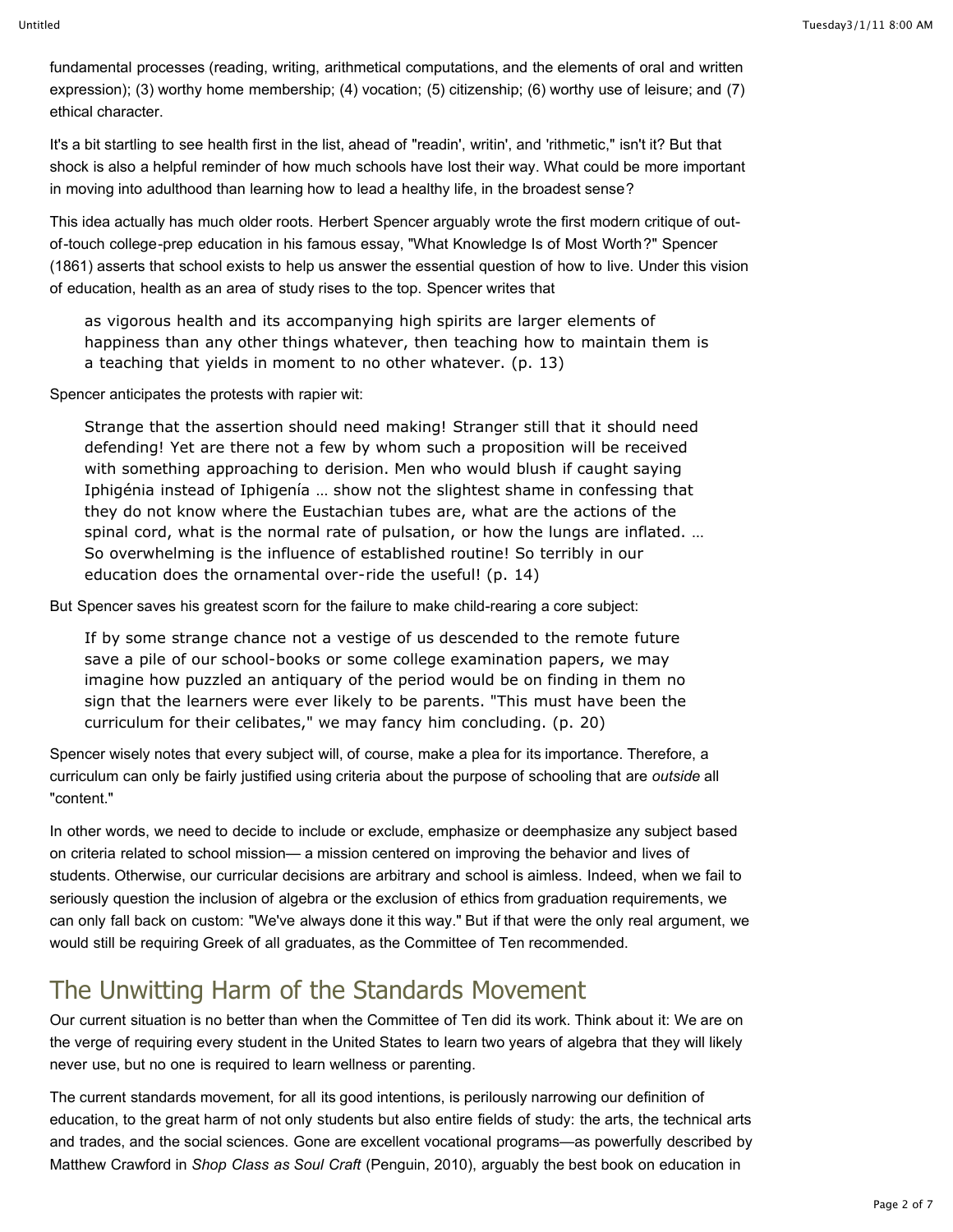the last five years. (See the review on page 92 of this issue of *Educational Leadership*.) Threatened are visual arts, theater, music, and dance programs despite their obvious value. Indeed, there are more musicians in this country than mathematicians, but you would never know it from the work of standards committees.

#### Not Which Standards, but Whose Standards

At a meeting many years ago, I heard Ted Sizer respond to a proponent of national standards, "It's not *which* standards, it's *whose* standards!" In other words, don't make this sound so objective. It's a political determination, made by whoever has a seat at the table.

And who sits at the table? Representatives of all the traditional academic subjects. When have standards committees included working artists, journalists, web designers, or doctors who could critique the usefulness or uselessness of traditional content standards? When have professors of bioethics, anthropology, or law been invited to critique content standards? Rather, the people who care most about their little corner of the traditional content world dictate that it is required.

True story: When I did a workshop as part of a standards-writing project in a large eastern state, I mentioned the problem of arcane elements in the history standards, in particular a mention of an obscure Chinese dynasty. A gentleman cried out, "But that was my dissertation topic, and it is important for students to know!" Worse: The speaker was the social studies coordinator for the state and had made sure to put this topic in the previous version of the standards.

Having worked with three different states on their standards writing and revision process, I can say with confidence that the way we organize standards-based work at the state and national levels dooms it from the start. The committees reflect typical people with typical backgrounds in education, charged to tinker with, but not radically overhaul, typical schooling; no criteria for choices are ever put forward to weed the document of pet topics. In short, these committees merely rearrange the furniture of the traditional core content areas; they replicate the past that they feel comfortable with rather than face the future that is on its annoying but inexorable way.

#### A Case in Point: Mathematics

For proof of the lack of forward thinking, look at the Common Core math standards. The recommended high school mathematics is unchanged from when I was a kid in prep school 45 years ago: four years of conventional topics in algebra, geometry, trigonometry, and calculus. The only improvement is greater emphasis on modeling and statistics. But the laying out of the standards in isolated lists of content (as opposed to summarizing the kinds of performance standards student work must meet) undercuts the likelihood of vital reform to make mathematics more engaging and useful to the majority of students.

Consider this dreary summary of a high school strand from the Common Core:

#### **Trigonometric Functions**

- Extend the domain of trigonometric functions using the unit circle.
- Model periodic phenomena with trigonometric functions.
- **Prove and apply trigonometric identities.**

This is a standard? With what justification? It almost goes without saying (but in the current myopia, it needs to be said): *Few people need to know this*.

Today, algebra is the new Greek that "all educated persons" supposedly need. This is clear from the work of the American Diploma Project (2004), launched a few years ago by Achieve, a group created by governors and corporate leaders. Achieve deserves credit for taking the idea of "backward design" of high school requirements from college and workplace readiness seriously, buttressed by research and analysis. But we should be cautious about accepting its narrow view of the high school curriculum,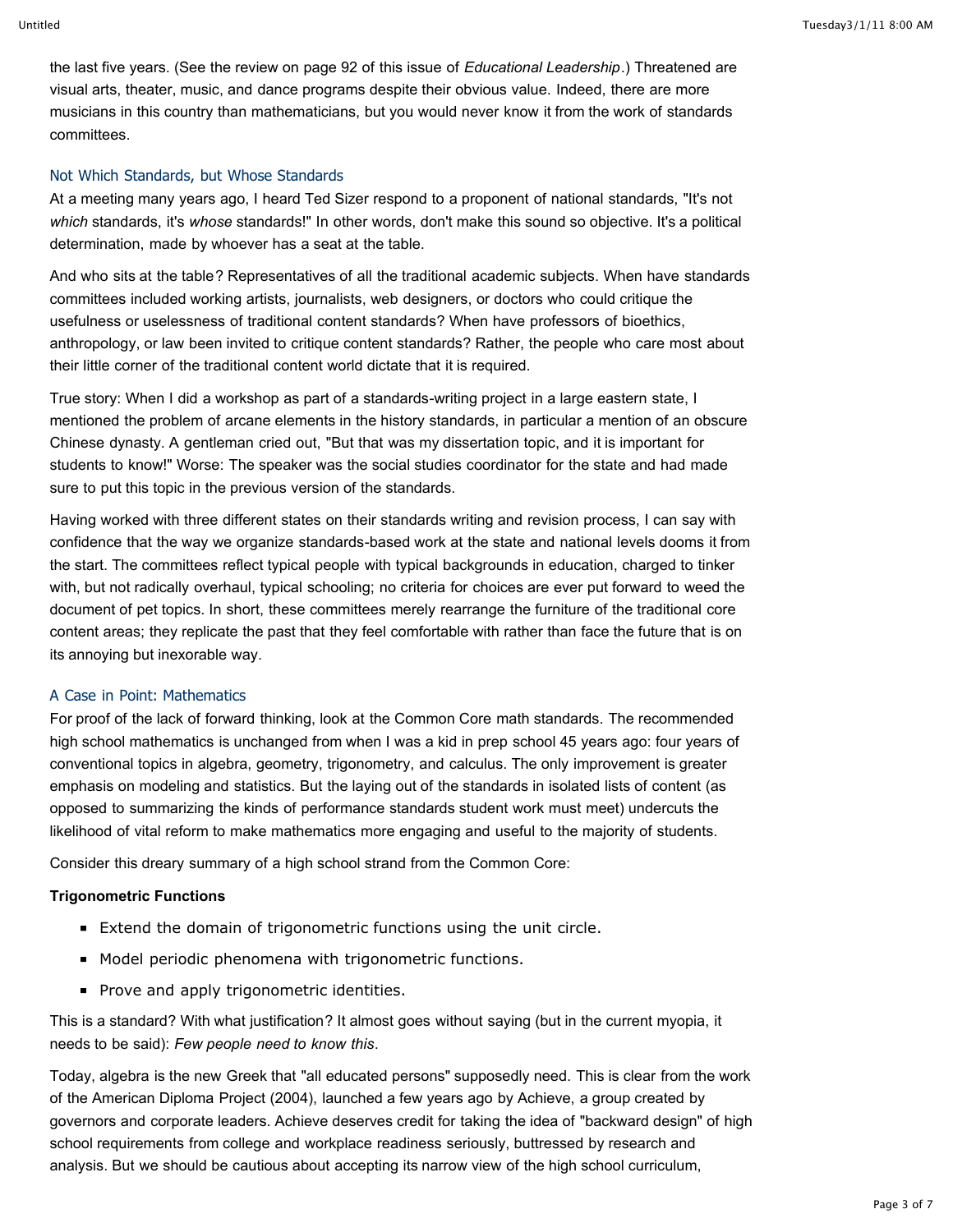especially its claim that advanced algebra should be a universal requirement (Achieve, 2008). The data Achieve cites to justify this claim include the following:

- Completing advanced math courses in high school has a greater influence on whether students will graduate from college than any other factor—including family background. Students who take math beyond Algebra II double their chances of earning a bachelor's degree.
- Through 2016, professional occupations are expected to add more new jobs—at least 5 million—than any other sector; within that category, computer and mathematical occupations will grow the fastest.
- Simply taking advanced math has a direct impact on future earnings, apart from any other factors. Students who take advanced math have higher incomes 10 years after graduating— regardless of family background, grades, and college degrees.

But hold on: All that this really says is that people who take advanced math courses are more likely to do well in college and be prepared for jobs that involve advanced math. But that doesn't mean that broad success in life depends on those courses. I have no doubt, for example, that most students who study Greek or astrophysics also end up in satisfying careers. Algebra is not the cause of adult success any more than Greek is. It is most likely the reverse: Those who take advanced courses are smart, motivated students who will succeed in any career they choose. As a recent study pointed out, only about 5 percent of the population actually need algebra in their work (Handel, 2007).

Much the same criticism was made by the Partnership for 21st Century Skills (2010), whose critique of the draft Common Core math standards asserted that the standards should include more emphasis on practical mathematical application (for example, analyzing financial data); include statistics and probability in the elementary grades and emphasize these areas more in the secondary grades; and focus less on factual content mastery in favor of better integrating higher-order thinking skills throughout the curriculum.

Lerman and Packer (2010) remind us that employers tend to call for something far more general and useful than advanced algebra skills:

Every study of employer needs made over the past 20 years … has come up with the same answers. Successful workers communicate effectively, orally and in writing, and have social and behavioral skills that make them responsible and good at teamwork. They are creative and techno-savvy, have a good command of fractions and basic statistics, and can apply relatively simple math to realworld problems such as those concerning financial or health literacy. Employers never mention polynomial factoring. (p. 31)

For a more enlightened approach to mathematics instruction, there is a fine body of work developed over the past 15 years under the heading of Quantitative Literacy (or Quantitative Reasoning). The *Quantitative Literacy Manifesto* (National Council on Education and the Disciplines, 2001) shares the concern of organizations like Achieve that most U.S. students leave high school without the math skills they need to succeed in either college or employment. But this report proposes a different solution—one better suited to the goal of universal education in a modern society:

Common responses to this well-known problem are either to demand more years of high school mathematics or more rigorous standards for graduation. Yet even individuals who have studied trigonometry and calculus often remain largely ignorant of common abuses of data and all too often find themselves unable to comprehend (much less to articulate) the nuances of quantitative inferences. As it turns out, it is not calculus but numeracy that is the key to understanding our data-drenched society. (p. 2)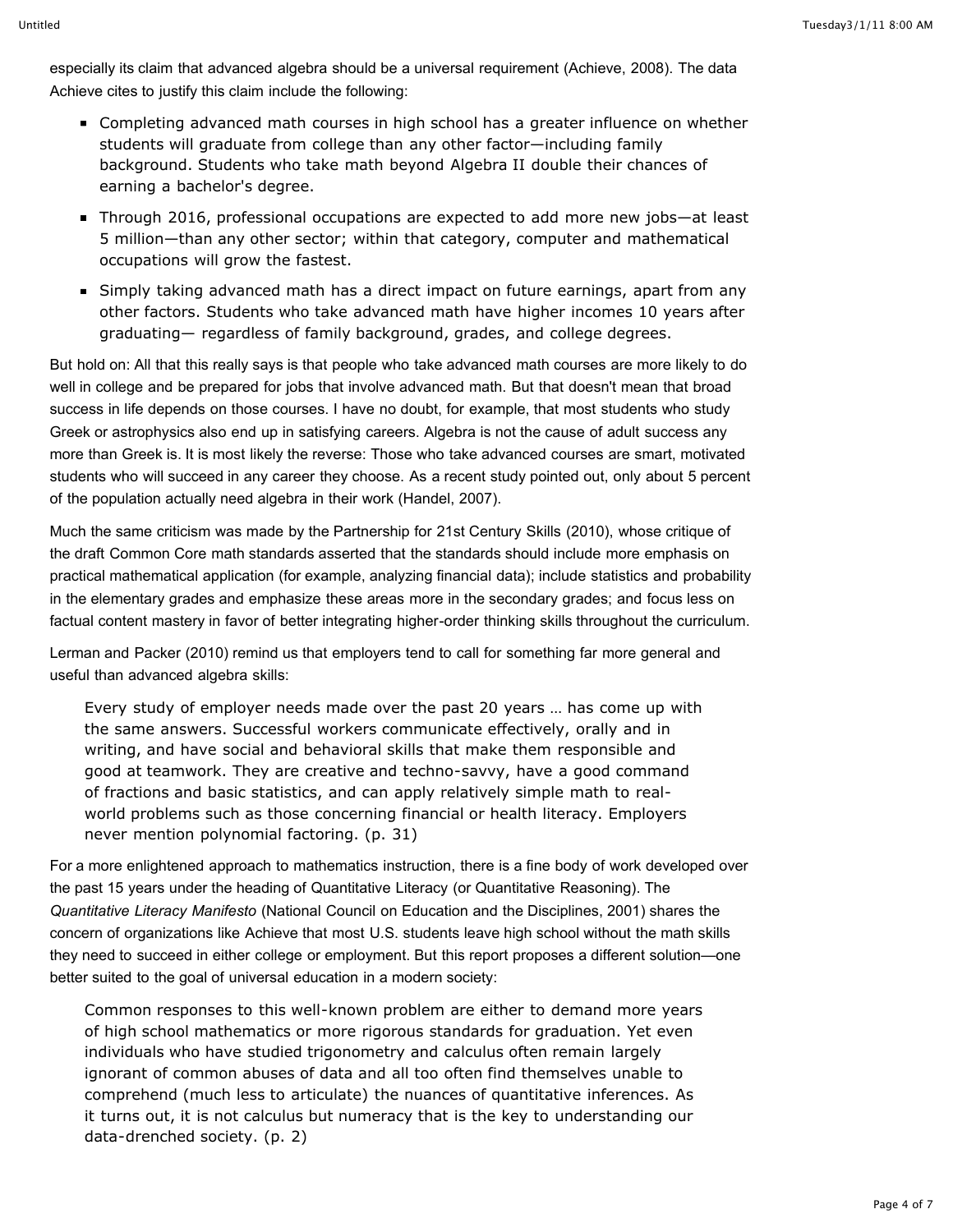The *Quantitative Literacy Manifesto* calls for developing in students

a predisposition to look at the world through mathematical eyes, to see the benefits (and risks) of thinking quantitatively about commonplace issues, and to approach complex problems with confidence in the value of careful reasoning. (p. 22)

Alas, the Quantitative Literacy movement simply has less political clout than Achieve does. Again we see: It's not *which* standards, but *whose* standards.

# Revisiting High School Requirements

Mindful of the mission of schooling to prepare students to prosper in and contribute to a pluralistic and everchanging democracy, I humbly offer my own update of Spencer's proposal and the work of the Cardinal Principles group. I think that if we consider future usefulness in a changing world as the key criterion, the following subjects represent more plausible candidates for key high school courses in the 21st century than those on the Achieve list:

- Philosophy, including critical thinking and ethics.
- Psychology, with special emphasis on mental health, child development, and family relations.
- **E** Economics and business, with an emphasis on market forces, entrepreneurship, saving, borrowing and investing, and business start-ups.
- Woodworking or its equivalent; you should have to make something to graduate.
- Mathematics, focusing primarily on probability and statistics and math modeling.
- Language arts, with a major focus on oral proficiency (as well as the reading and writing of nonfiction).
- **Multimedia, including game and web design.**
- **Siance:** human biology, anatomy, physiology (health-related content), and earth science (ecology).
- Civics, with an emphasis on civic action and how a bill *really* becomes law; lobbying.
- Modern U.S. and world history, taught backward chronologically from the most pressing current issues.

Instead of designing backward from the traditions of college admission or the technical demands of currently "hot" jobs, this list designs backward from the vital human capacities needed for a successful adulthood regardless of school or job. How odd, for example, that our current requirements do not include oral proficiency when all graduates will need this ability in their personal, civic, social, and professional lives. How unfortunate for us personally, professionally, and socially that all high school and college students are not required to study ethics.

The financial meltdown of recent years underscores a related point: Understanding our economic system is far more important than learning textbook chemistry. In science, how sad that physics is viewed as more important than psychology and human development, as parents struggle to raise children wisely and families work hard to understand one another. (The principle of inertia from physics may explain it!)

Do not misunderstand my complaints as somehow too utilitarian or opposed to the liberal arts and higher math. I was educated in the classic tradition at St. John's College. I learned physics and calculus through Newton's *Principia* and geometry through Euclid and Lobachevski—in a college program with *no* electives —all based on the Great Books. I had arguably the best undergraduate education in the United States, if the aim is intellectual power. But would I mandate that all colleges look like St. John's? Absolutely not,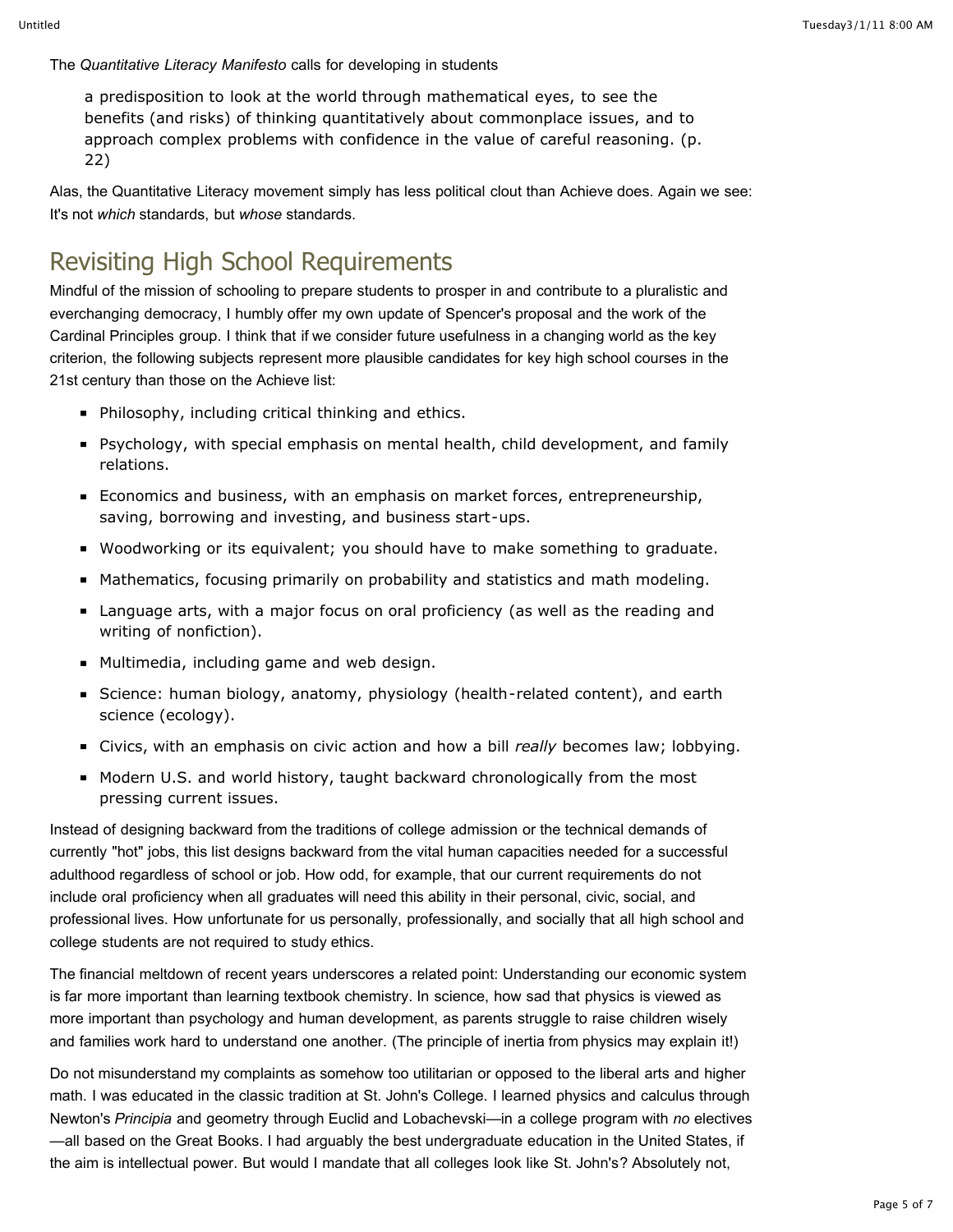any more than I would mandate that all schools adopt my proposed course list as graduation requirements. On the contrary, my advocacy for injecting philosophy, economics, and human development into the terribly narrow conventional curriculum is a call to bring a richer array of options to students.

Everyone agrees that high school needs to be more rigorous. No one wants to perpetuate inequity of opportunity. But can't there be greater student choice that opens up rather than closes off opportunities? Can't vocational courses and courses in the arts be as demanding as upper-level courses in math or chemistry?

Setting standards in the way we do—mandating requirements for all by looking at our own generation's academic experience rather than forward to the developmental needs of all students— impedes progress rather than advancing it. Then, we add insult to injury: a one-size-fits-all diploma. In sum, it seems to me that we still do not have a clue about how to make education *modern*: forward-looking, client-centered, and flexible; adapted to an era where the future, not the past, determines the curriculum.

## What Do Our Students Need from School?

I am not arguing for throwing out the Common Core Standards. At least they will impose reason on the current absurd patchwork of state standards and finally make it possible for authors, software designers, test makers, and textbook publishers to provide the most resources at the least expense. But let's not treat these standards as anything more than a timid rearrangement of previous state standards, promulgated by people familiar only with traditional courses and requirements.

Instead, let us face the future by pausing to consider anew the wisdom of Herbert Spencer and the authors of the Cardinal Principles. Let us begin a serious national conversation (all of us, not just the policy wonks, selected employers, and college admissions officers) about the questions, What is the point of high school? What do our society and our students need from school, regardless of hidebound tradition or current policy fads?

Then we might finally have a diploma worth giving and receiving in the modern age.

#### **References**

Achieve. (2008). *Math works: All students need advanced math*. Washington, DC: [Author. Retrieved from www.achieve.org/files/Achieve-MathWorks-FactSheet-](http://www.achieve.org/files/Achieve-MathWorks-FactSheet-All%20StudentsNeedAdvancedMath.pdf)All%20StudentsNeedAdvancedMath.pdf

American Diploma Project. (2004). *Ready or not: Creating a high school diploma that counts*. Washington, DC: Achieve.

Commission on the Reorganization of Secondary Education. (1918). *Cardinal principles of secondary education: A report of the Commission on the Reorganization of Secondary Education, appointed by the National Education Association*. Washington, DC: U.S. Department of the Interior.

Handel, M. J. (2007, May 23). *A new survey of workplace skills, technology, and management practices (STAMP): Background and descriptive statistics*. Boston: Department of Sociology, Northeastern University.

Lerman, R. I., & Packer, A. (2010, April 21). Will we ever learn? What's wrong with the common-standards project. *Education Week, 29*(29), 30–31.

National Council on Education and the Disciplines. (2001). *Mathematics and democracy: The case for quantitative literacy*. Princeton, NJ: Author. Retrieved from Mathematical Association of America at [www.maa.org/ql/mathanddemocracy.html](http://www.maa.org/ql/mathanddemocracy.html)